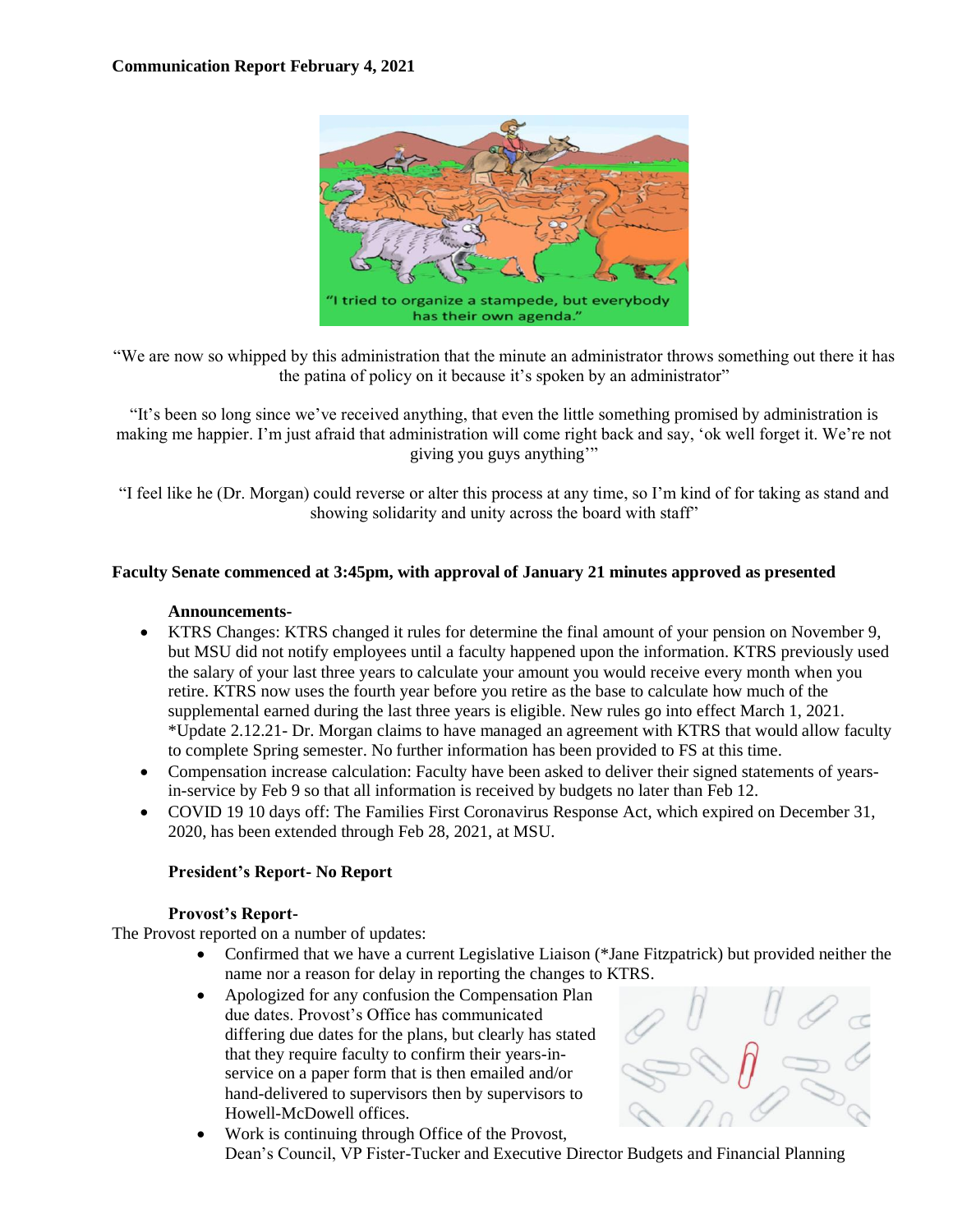Lindgren to address compression and inversion issues affecting faculty. No Faculty have been allowed to this group at any level.

- Schedule build for Summer and Fall semesters will likely be similar to 2020.
- Academic planning and commencement planned for May 2021 but is unknown at this time how it will be held.
- First SACSCOC visit will be held virtually.

## **Questions:**

- (1) Who is on the SACSCOC team?
	- a. Provost claimed not to know who was on the team. NOTE\* Three ad hoc assessment committees have been discovered but it is unknown their charge or constituency.
- (2) Is there an intention to reduce the amount of teaching credit given for labs? PAc-29 document recently seen on HR website was never approved. A faculty saw the document, requested clarification, and it was summarily removed.
	- a. No response
- (3) Request for Appendix C, Grey Associates report, and committee charge/ constituency of Fac180 ad hoc to be delivered to President Grupe for posting to the FS BB shell.
	- a. Provost agreed to send to Grupe

### **Guest Speaker: Dr. Darrin DeMoss, faculty athletics representative -- <https://msueagles.com/>**

## **Committee Reports:**

**Executive Council-**

• Resolution on Research and Sponsored Programs,  $2<sup>nd</sup>$  reading. Resolution passes.

**Academic Issues-**

- Resolution on Teaching Modality,  $2<sup>nd</sup>$  reading. Resolution passes.
- Resolution on Faculty Performance,  $2<sup>nd</sup>$  reading. Resolution passes.

### **Evaluation- No report**

### **Faculty Welfare and Concerns-**

• Resolution on the Choice of Tenure Delay, 2<sup>nd</sup> reading. Resolution passes.

### **Governance-**

• Resolution for a new FYS committee,  $2<sup>nd</sup>$  reading. Resolution passes.

\*In a digression from Agenda formatting, the Agenda reads as "Meeting Agenda" and lists the following:

## **-The Office of Budgets and Financial Planning designating librarians as staff rather than faculty in determining raises (Senator Tom Kmetz)**

Senator Kmetz provided narrative about duties and responsibilities of Librarians lending more toward a faculty, rather than staff, designation. Kmetz reported that other Kentucky institutions install Librarians as faculty. "We have the obligations of faculty but the compensation of staff," Kmetz stated as he cited at least 12 Librarians having left in the last five years, urged FS leadership to ensure that Librarians have a chance to speak with SACSCOC during their Spring visit, and to revise the compensation UAR so that adequate compensation is addressed. **\*NOTE**- Neither has an agenda has been circulated nor have any representatives speaking with SACSCOC been shared from Provost. Also, Dr. Jill Ratliff (retired July 31, 2020) was confirmed Dec 10, 2020 to be consultant and lead on the SACSCOC review.